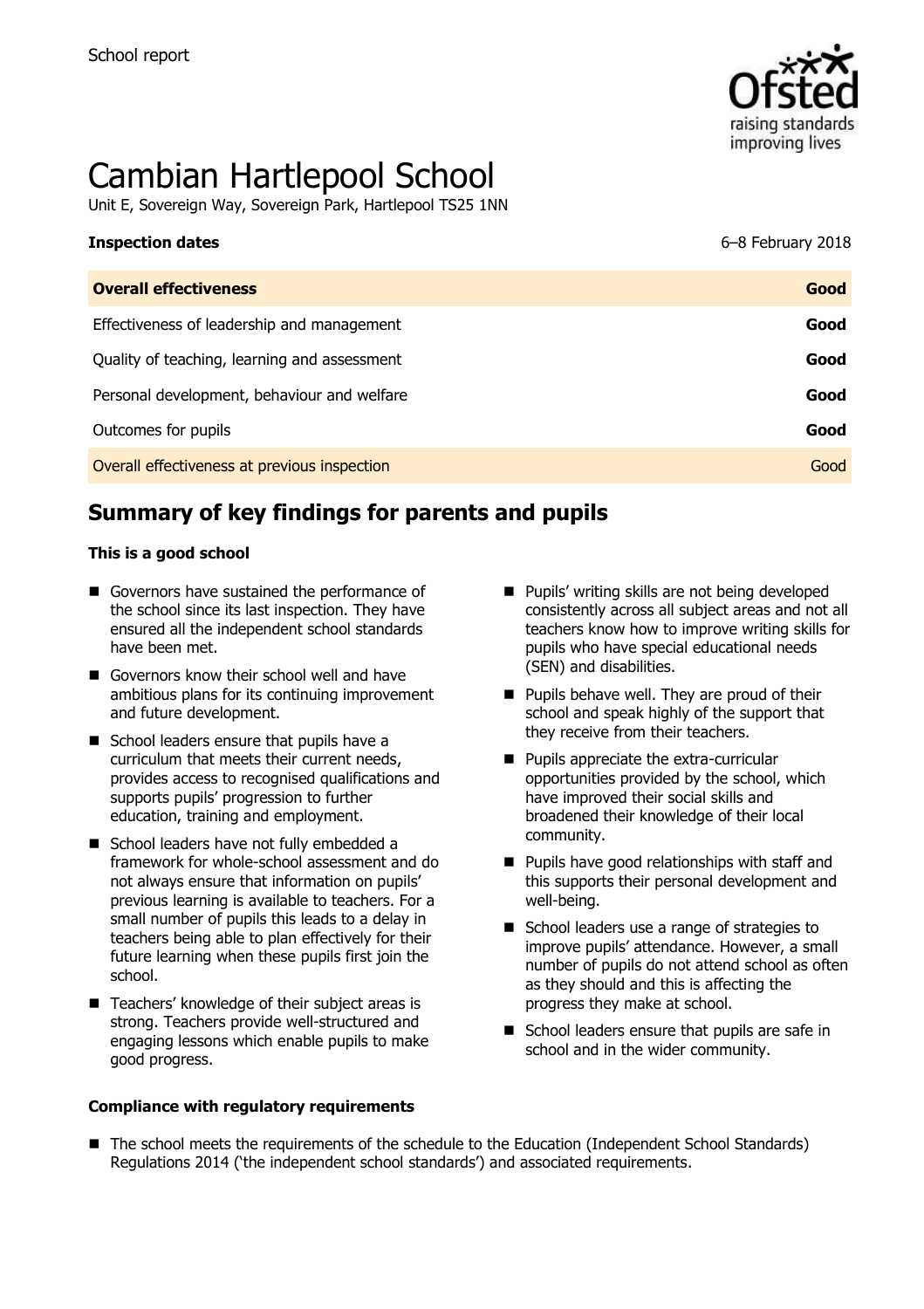

# **Full report**

#### **What does the school need to do to improve further?**

- Improve the quality of teaching, learning and assessment by ensuring that:
	- teachers have access to effective assessment information and are able to use this to plan for the future learning of individual pupils, particularly those who have SEN and disabilities
	- teachers are equipped to develop pupils' writing skills in all areas of the curriculum, including the vocational programmes.
- **Improve pupils' outcomes by:** 
	- improving attendance, especially for the small number of pupils whose attendance does not improve once they are settled in the school, through evaluating the different approaches currently being used to improve pupils' attendance so as to inform future strategies.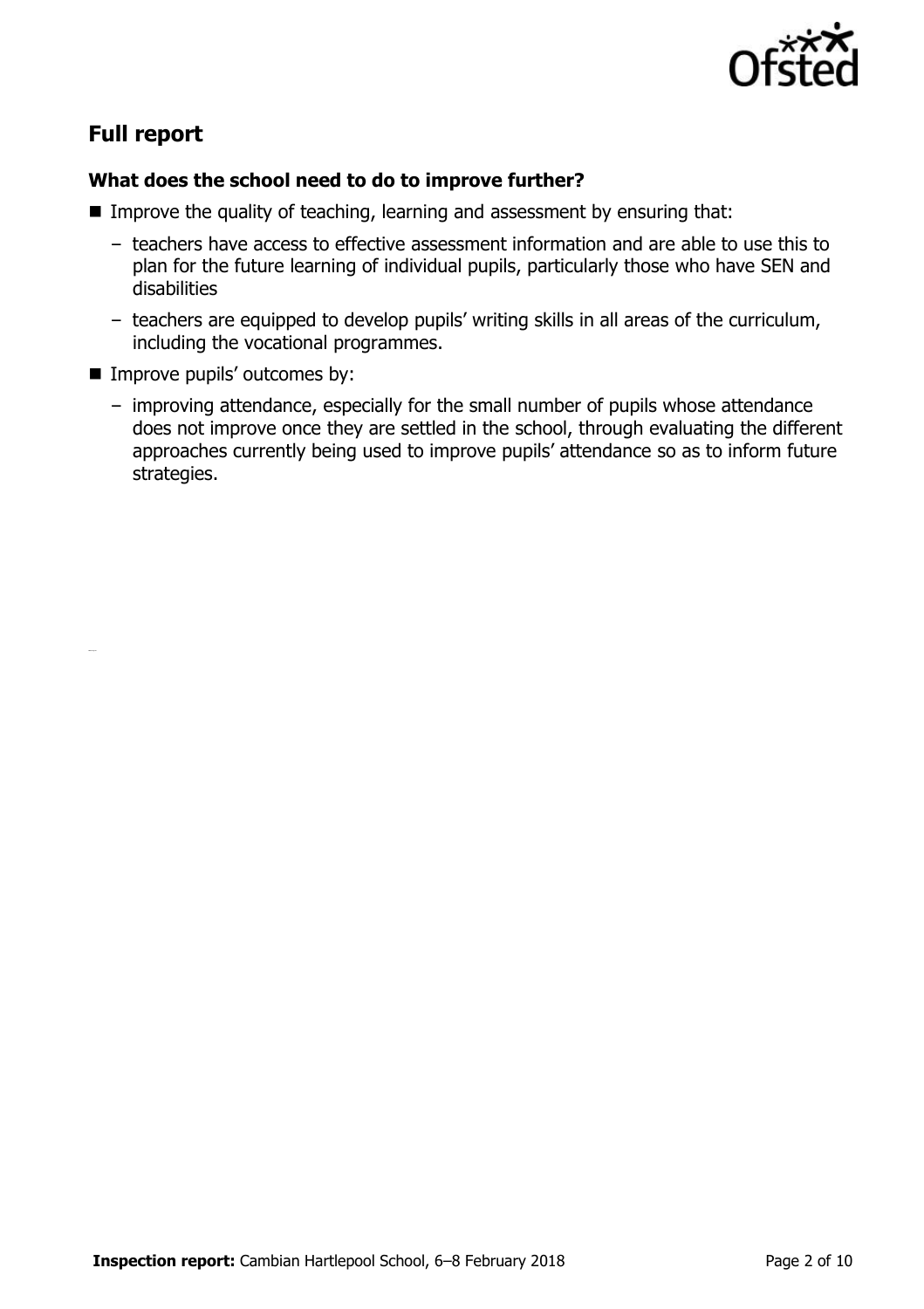

# **Inspection judgements**

#### **Effectiveness of leadership and management Good**

- School leaders have ensured that the school meets all paragraphs in all parts of the independent school standards.
- The headteacher sets high expectations for his staff team and the positive relationships that are evident between teachers, parents and carers and pupils are testament to the thoughtful manner in which he models considerate behaviour and care for the well-being of pupils.
- The headteacher has ensured that the curriculum offered is compliant with the requirements of the independent school standards and is mindful of preparing pupils for life in modern Britain. The curriculum meets the specific needs of the school's cohort as it balances preparation for academic GCSE programmes with vocational qualifications in construction, catering and art and design. Pupils speak highly of the range of subjects available to them and report that the opportunity to try vocational programmes has helped them with choices for further education and future careers.
- School leaders keep the curriculum under close scrutiny to ensure that it matches pupils' interests and aspirations. The headteacher is proactive in seeking out partnerships with other schools locally to maintain a broad qualifications offer despite small pupil numbers in some subject areas.
- School leaders have not fully embedded a framework of assessment. For example, the school has an assessment policy that refers to specialist assessments being completed when pupils enter the school. However, the headteacher has not ensured that these are being carried out consistently. This means that teachers do not always have the breadth of information they need to inform their planning for individual pupils' future learning, especially for those pupils who have SEN and disabilities. The headteacher does ensure, however, that teachers produce ongoing assessment information and that they use this to discuss with individual pupils the progress they are making.

#### **Governance**

- Governors have a wide range of skills and experience covering school leadership, human resources, finance and premises. As a result, they are able to provide effective support and challenge to the headteacher which is contributing to the school's improvement.
- $\blacksquare$  School leaders know their school well and have identified plans for continued improvement. Governors have introduced a system of self-evaluation that has enabled the headteacher to produce an effective school development plan. The board of governors meets with the headteacher half-termly to monitor all aspects of the school's progress against an agenda that is published for staff and parents. In addition to these half-termly meetings, the headteacher reports identified performance indicators to the proprietor group's regional director on a weekly basis.
- Governors have embedded a performance management system that now includes an effective training schedule for all staff. This training has been appreciated by staff, who now have access to nationally recognised professional qualifications in teaching, learning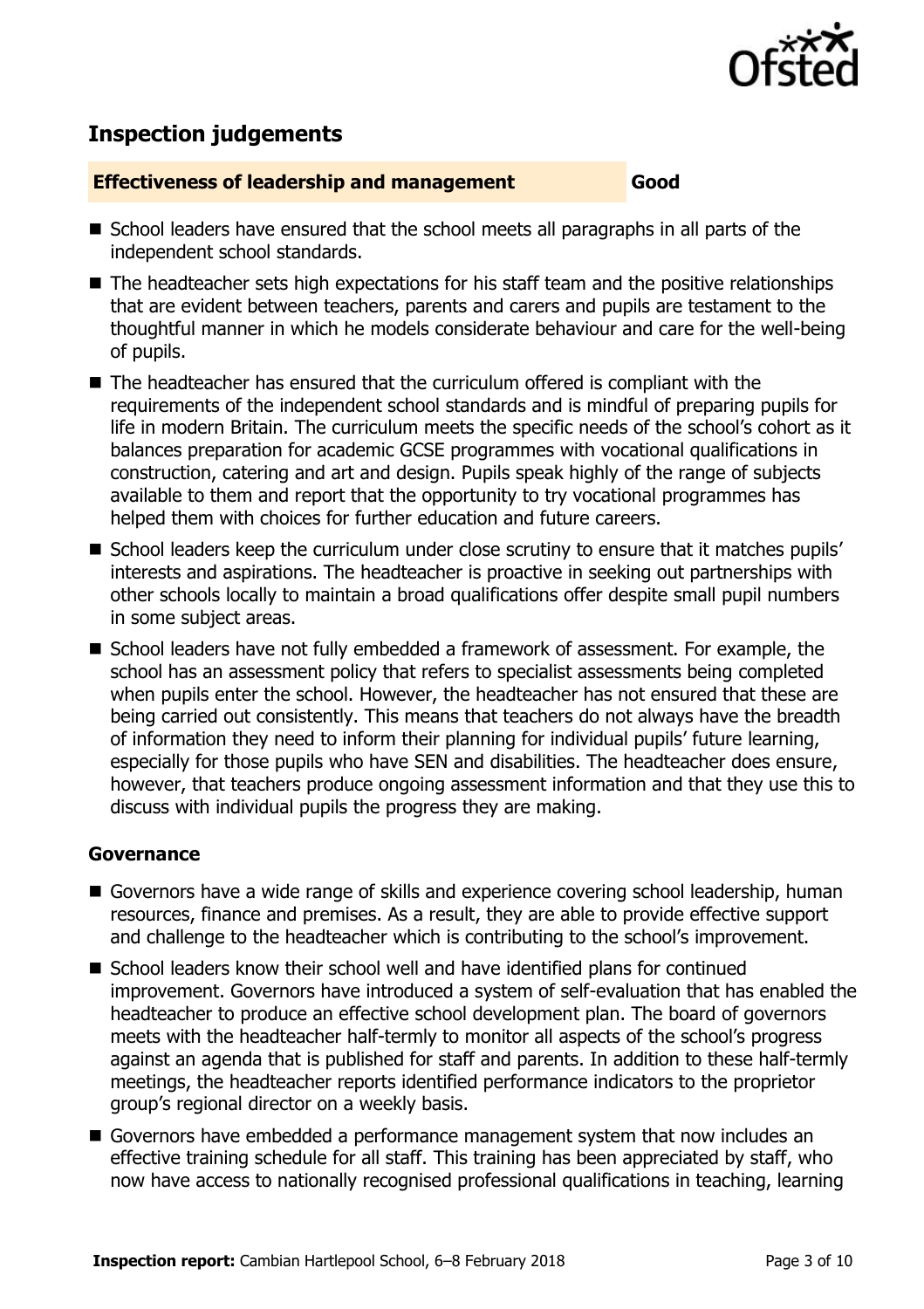

and education management.

■ The governors have invested in the school's learning environments and teaching resources. The effect of this investment can be seen in the breadth of curriculum being offered to pupils and the use of specialist subject teachers and vocational tutors.

### **Safeguarding**

- $\blacksquare$  The arrangements for safeguarding are effective.
- School leaders have ensured that safeguarding arrangements comply with current government requirements and meet paragraphs 7, 7(a) and 7(b) of the independent school standards.
- School leaders have published their safeguarding policy on the school website and the policy meets paragraphs 32(1) and 32(1)(c) of the independent school standards.
- $\blacksquare$  School leaders are swift to take appropriate action if they feel that a pupil is at risk and they know how to work with multi-agency teams to keep pupils safe.
- School leaders ensure that there is comprehensive safeguarding training for all staff and monitor this closely. All staff spoken to during the course of the inspection were very clear in their understanding of policies and guidance with regard to safeguarding of children.
- **Pupils say that they feel safe in the school and feel well supported by staff. The caring** ethos of the school and the positive relationships between staff and pupils contributes to the sense of safety and care that pupils and parents commented on during the inspection.

#### **Quality of teaching, learning and assessment Good**

- Teachers use their strong subject knowledge to teach interesting, well-structured lessons which keep pupils engaged in their learning.
- Teachers have well-established routines at the start of each lesson and this contributes to positive attitudes for learning from pupils.
- During lessons teachers provide verbal feedback frequently and this helps pupils to stay on task and to understand the importance of each part of the lesson.
- Verbal and written feedback to pupils, in line with the school's stated policy, is consistent across all subjects and phases and is contributing well to pupil progress.
- Teachers of English and mathematics pay close attention to plugging gaps in pupils' literacy and numeracy skills. However, pupils' literacy skills are not been developed equally in all subjects and there are missed opportunities to develop pupils' writing skills further in the vocational curriculum.
- The curriculum has been designed to meet the needs of its pupils well. There is a focus on English and mathematics and also a broad vocational qualification offer which contributes to the pupils' preparation for further training and employment.
- Teachers use discussion tasks and questioning throughout their lessons to help pupils work through ideas and to improve their understanding of subject-specific vocabulary.
- Teachers work across subject areas to provide practical learning opportunities which develop a broad range of skills in pupils. One example, the refurbishment of the art room,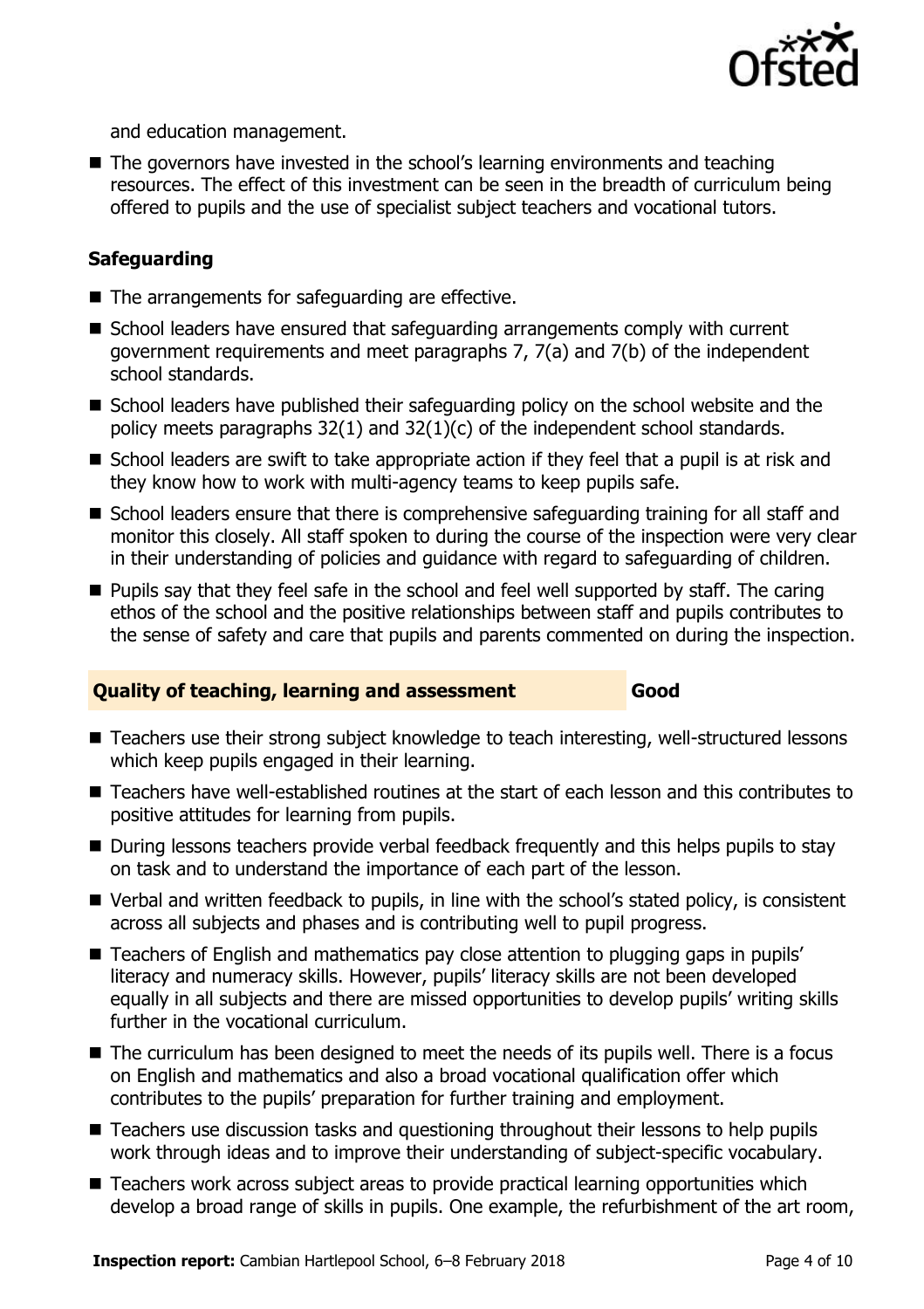

meant that pupils had to learn how to work as a team to create the design, purchase the materials and then construct the room itself.

- Teachers have designed learning environments that foster pupil engagement, and displays are used effectively to reinforce knowledge.
- **Parents say that they are kept well informed about how their son or daughter is** progressing in the school and what they need to do to improve further.

#### **Personal development, behaviour and welfare Good**

### **Personal development and welfare**

- The school's work to promote pupils' personal development and welfare is good.
- School leaders have ensured that there is a planned, rich and varied approach to spiritual, moral, social and cultural education in the formal curriculum. Pupils also speak warmly of the range of trips they go on with staff and the topic days that they experience, for example on Safer Internet Day and through Anti-Bullying Week.
- Teachers work with pupils on charity fundraising projects and this has helped to develop pupils' citizenship skills, as well as pupils' knowledge about themselves and their local community.
- Relationships between pupils and staff are very positive and this helps to build pupils' self-esteem and emotional resilience. The staff work hard as a team to provide an enjoyable variety of extra-curricular activities to help pupils learn about the wider community in which they live and to develop effective social skills.
- The headteacher has ensured that there is impartial careers advice available to pupils and staff provide extensive support to pupils to ensure that they are confident about further education and training. This support includes regular visits to local colleges, accompanying pupils to interviews and providing ongoing transition support in the first term after pupils have left the school.
- The high-quality displays around the school reinforce messages about fundamental British values and celebrate pupils' achievements.

#### **Behaviour**

- The behaviour of pupils is good. Pupil behaviour observed during the inspection was polite and friendly and there was no disruption to learning.
- Staff implement well-established routines at the start of each day, in lessons and at social times and, as a result, pupils are clear as to what is expected of them.
- **Pupils are quick to take direction from staff and say that they are confident with the way** that any problems that arise in school are dealt with.
	- The majority of pupils attend well. Many pupils have been at several different schools prior to their start at Cambian Hartlepool. The duration of their stay and their improved attendance during their time at Cambian Hartlepool contributes significantly to their personal development and welfare. However, poor attendance is still a feature of the behaviour of a small number of some pupils and below what is expected nationally.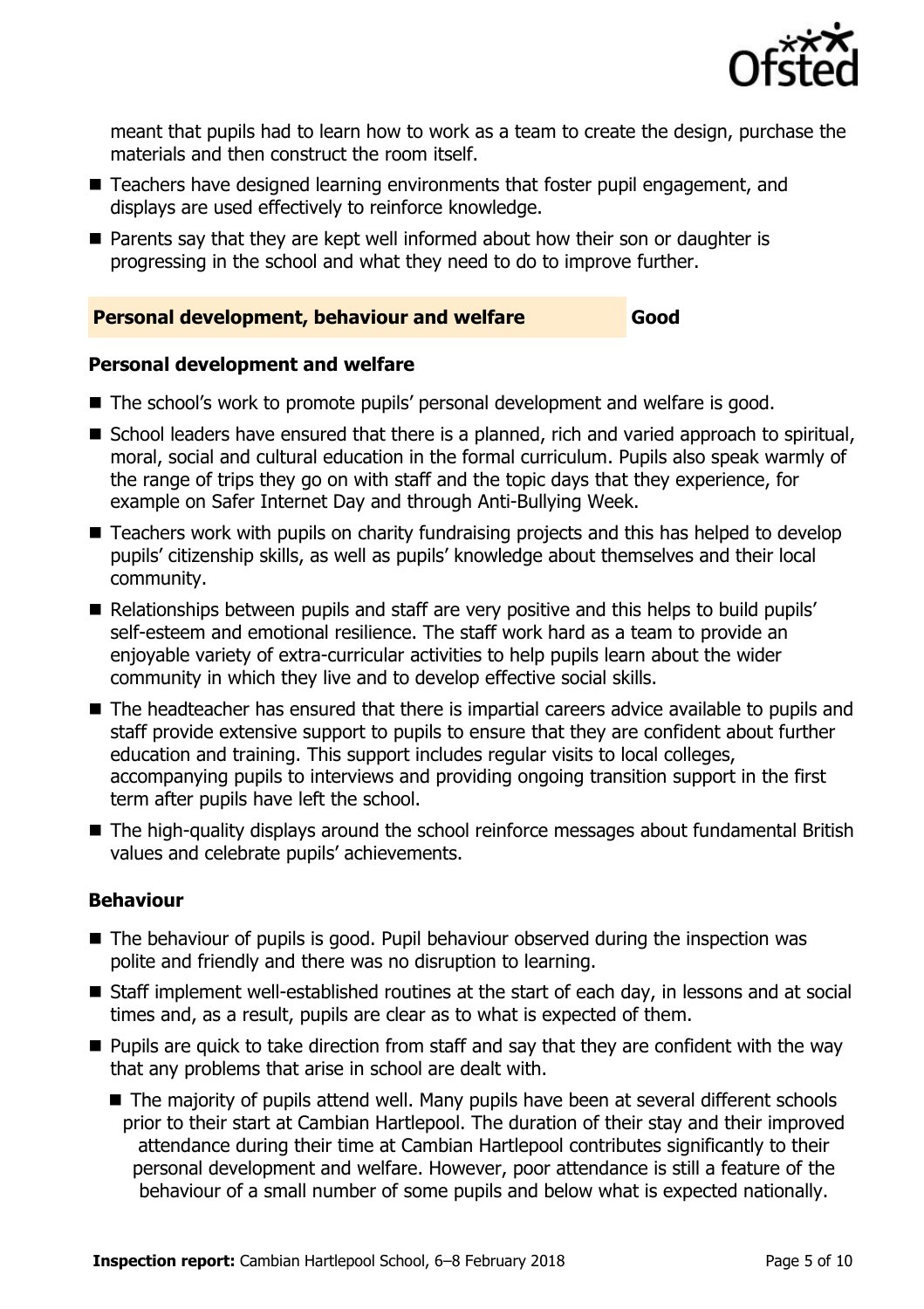

#### **Outcomes for pupils Good Good**

- While pupils' attainment is low when compared to their peers nationally, pupils do make rapid progress from their individual starting points on joining the school. This can be seen in lessons and in pupils' workbooks across all subjects, including English and mathematics.
- **Pupils gain recognised qualifications at the end of key stage 4 that ensure that they can** progress to the next stage of education and training.
- Destinations data shows that pupils are well prepared for the next stage of their education and future employment. Current data shows that the majority of pupils progress to further education colleges and embark on training programmes linked to employment aspirations. The headteacher continues to track pupil destinations over the year after pupils have left the school and this information shows that transition support provided by the school is effective, as the majority of pupils have continued in their college placement.
- Whole-school attendance data shows that attendance has improved consistently for the past three years. Pupils often arrive at the school having had a disrupted education with poor attendance. The majority of pupils show a rapid improvement in their engagement and get close to the national average for attendance once they have settled at Cambian Hartlepool. However, a small number of pupils have attendance that is still too low and this affects their progress in examination subjects.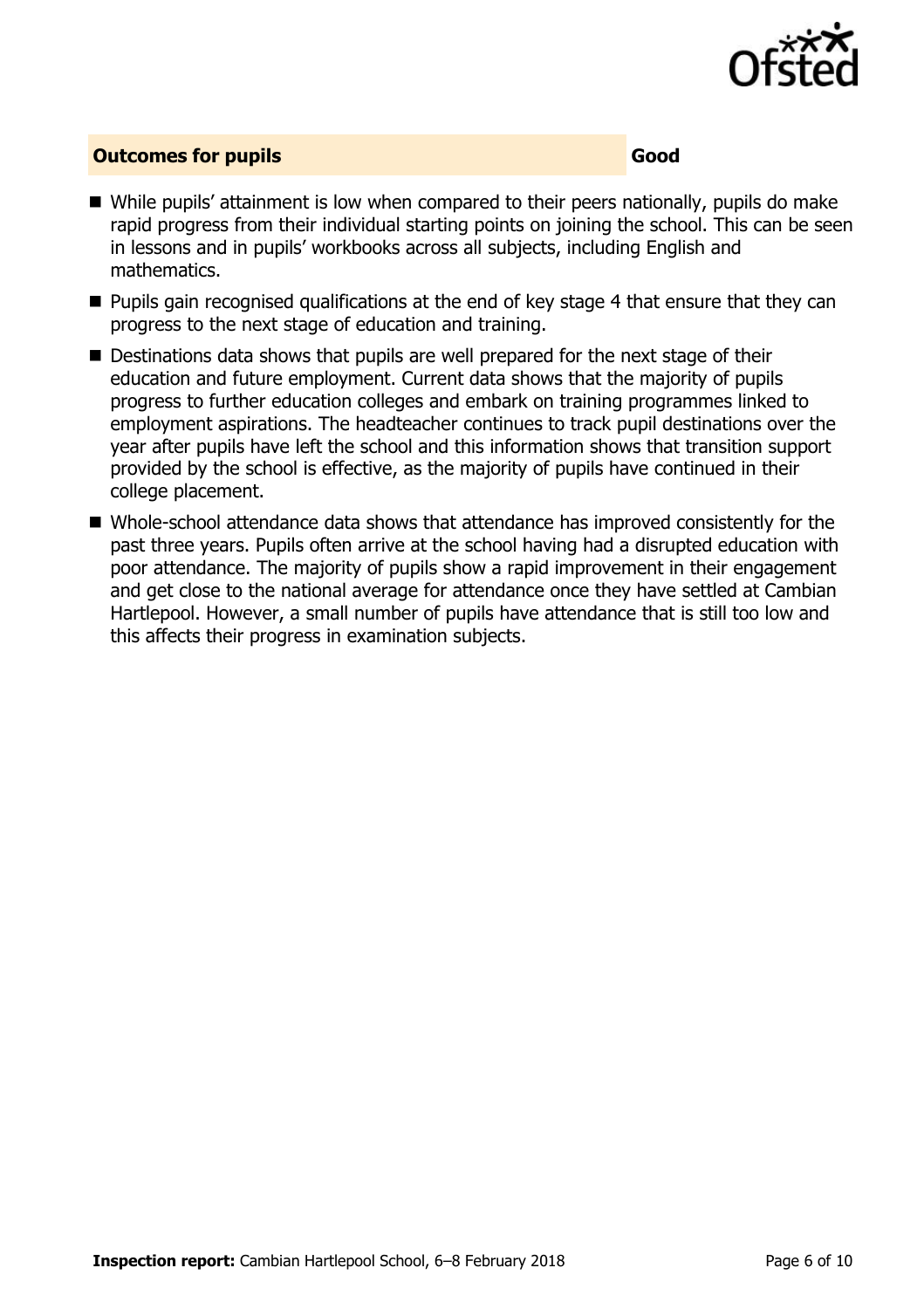

# **School details**

| Unique reference number | 135424   |
|-------------------------|----------|
| DfE registration number | 805/6002 |
| Inspection number       | 10043656 |

This inspection was carried out under section 109(1) and (2) of the Education and Skills Act 2008, the purpose of which is to advise the Secretary of State for Education about the school's suitability for continued registration as an independent school.

| Type of school                      | Other independent special school                                                          |
|-------------------------------------|-------------------------------------------------------------------------------------------|
| School category                     | Independent school                                                                        |
| Age range of pupils                 | 10 to 18                                                                                  |
| Gender of pupils                    | Mixed                                                                                     |
| Number of pupils on the school roll | 14                                                                                        |
| Number of part-time pupils          | $\mathbf 0$                                                                               |
| Proprietor                          | c/o Cambian Education                                                                     |
| Chair                               | Anne Marie Carrie                                                                         |
| <b>Headteacher</b>                  | Paul Barnfather                                                                           |
| Annual fees (day pupils)            | £41,500                                                                                   |
| Telephone number                    | 01429 224965                                                                              |
| Website                             | www.cambiangroup.com/childrensservices/sp<br>ecialisteducationservices/esddayschools.aspx |
| <b>Email address</b>                | paul.barnfather@cambiangroup.com                                                          |
| Date of previous inspection         | 20-22 January 2015                                                                        |

#### **Information about this school**

- This is a special school for pupils aged 10 to 18 with social, emotional and mental health needs. Pupils with autistic spectrum disorder are also now on roll.
- The majority of pupils have an education, health and care plan but this is not a requirement to be admitted to the school.
- The school has capacity for 18 pupils with 14 pupils on roll at present.
- The school has a staff team of eight (headteacher, three teachers, three vocational tutors and one teaching assistant).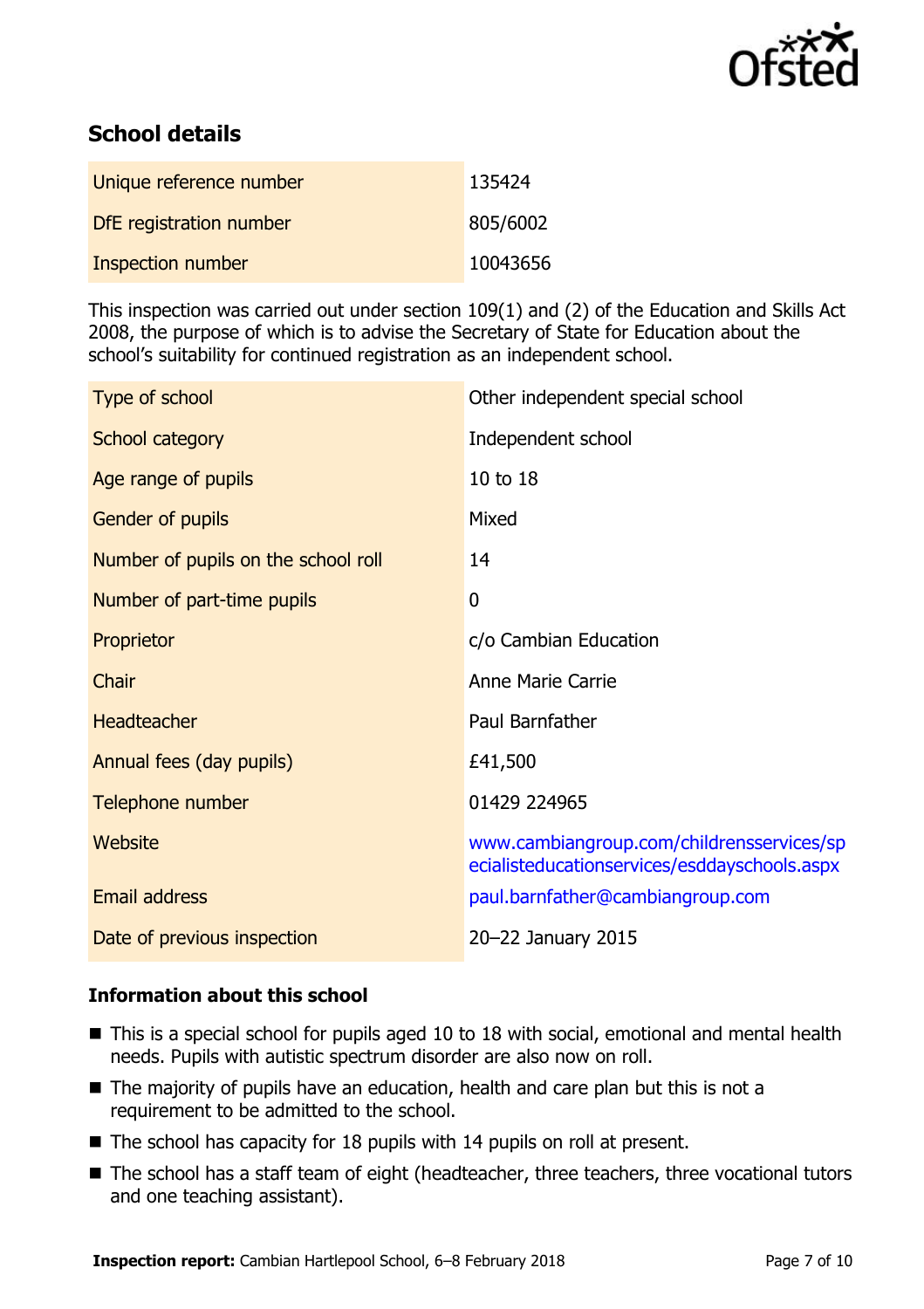

- The school was last inspected on 20 January 2015. There has been no change of headteacher since that inspection but the chair of the governing body is new.
- The proprietor group provides the function of governance in the form of the governance council which meets with the headteacher every six weeks.
- The school has no specific specialism or religious affiliation.
- The school is based on one site and does not use any alternative education provision.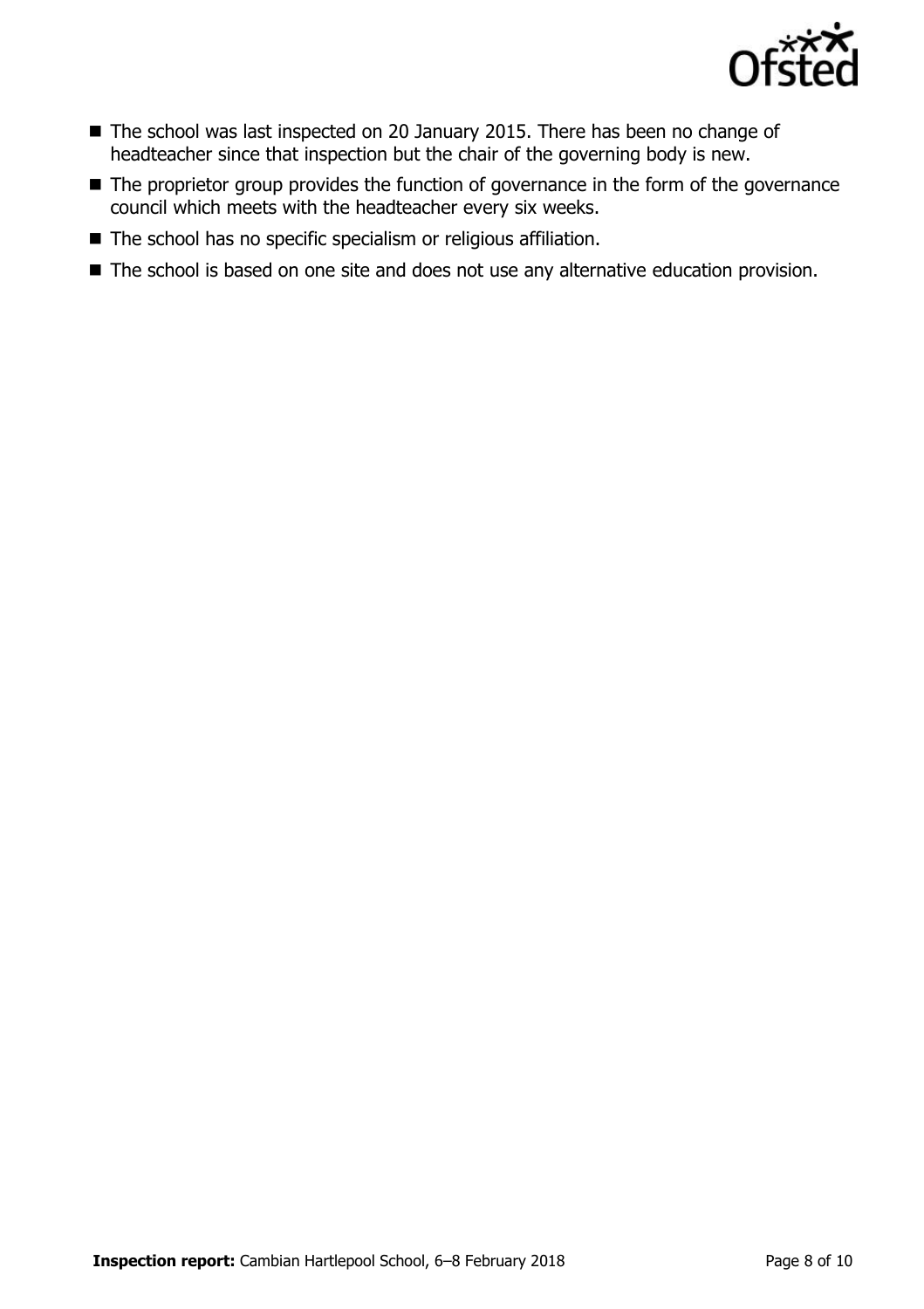

# **Information about this inspection**

- One inspector was allocated to this inspection and covered the following inspection activities:
	- a tour of the school with short visits to all classrooms and social areas
	- six lesson observations
	- scrutiny of pupils' work covering all subjects
	- school documentation checks
	- meetings with staff, headteacher and governors
	- contact with parents and social workers through face-to-face meetings, telephone calls and an analysis of parents' responses from Parent View
	- meetings with pupils
	- a check of the premises against the independent school standards.

#### **Inspection team**

Patricia Head, lead inspector **Calculate Control** Ofsted Inspector